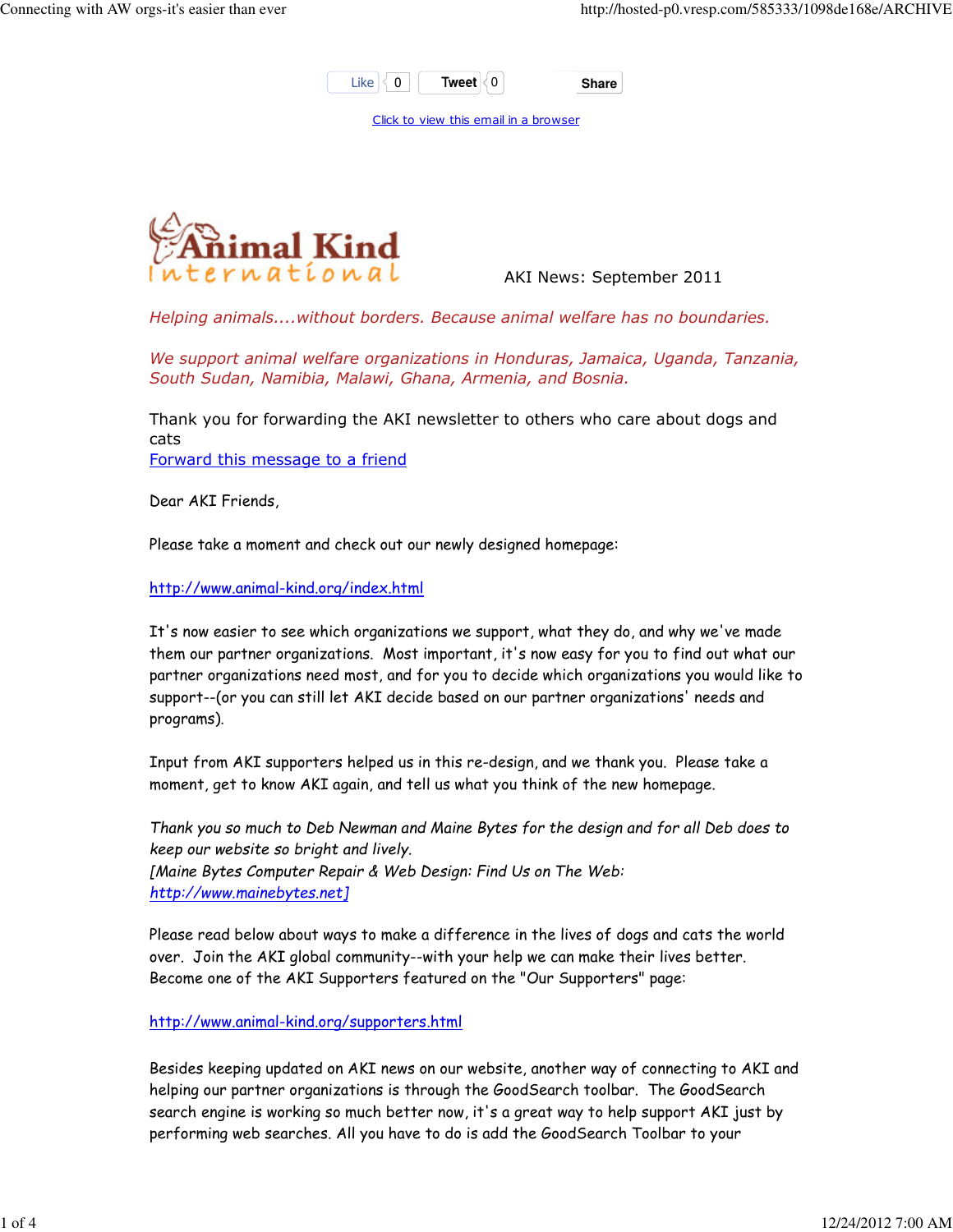internet browser, select Animal-Kind International as your charity and every time you search the web one penny will go to AKI. Even better, if you purchase an item from a business that donates to GoodShop, designate AKI, and we will receive a % of the purchase. I switched to Expedia to book airline tickets just because Expedia donates a % to AKI every time I make a purchase. Go to

## www.goodsearch.com

and you'll see how easy it is to get started. Alternatively, you can get to the GoodSearch site through the AKI website:

http://www.animal-kind.org/supportus.html.

Another way you can find out about AKI, our partner organizations, and help spread the word about the great work they do is by joining our [soon to start up] blogging community--watch the AKI homepage, for news about the AKI blog which will have stories about animal welfare issues and challenges from around the world with a focus on our partner organizations and the countries in which they work.

## What difference does your support make for AKI's partner organizations?

With your support, dogs like Sadie, are fed and provided with vet care. Sadie was found in Lilongwe, Malawi living in a drainage ditch under a small bridge, where she had just had pups. Sadie's rescuer called the LSPCA and then took some food over for Sadie to get her to stick around until the LSPCA came by with their vehicle. Sadie and the pups stayed with an LSPCA fosterer until she was adopted by dog lovers in Lilongwe who reported to AKI, "She really



has become a full fledged member of the household, a far cry from the shy and scared creature who first entered our lives. She now 'controls' guard duty, and ensures that everyone who enters our yard is first approved by her." Support to AKI provides food and vet care for dogs and cats rescued by the LSPCA. (Read about the Lilongwe SPCA here, http://www.animal-kind.org/malawigroup.html)

## Your support makes a difference in the lives of animals in Bosnia, Tanzania, Uganda, and Jamaica.

We have sent financial support and supplies, including sutures, to our partner organization in Bosnia, Bosnia Animal Foundation. Because of AKI support, BAF can spay, neuter, vaccinate, provide vet care, and feed many dogs and cats, and provide humane education. Read their newsletter here, and you'll know why BAF is one of our partner organizations: http://www.hondenopvang.com/html/Journaal/nieuws/nieuws\_EN.html

AKI support to Tanzania Animal Welfare Society helped TAWESO host overseas vets who worked on their Community Animal Welfare Programme, Donkey Programme, and Humane Ed Programme. Read here and you'll see why AKI supports TAWESO's work: http://www.animal-kind.org/tanzania.html

AKI support has repaired the kennels at the USPCA Haven, supports the salary of an animal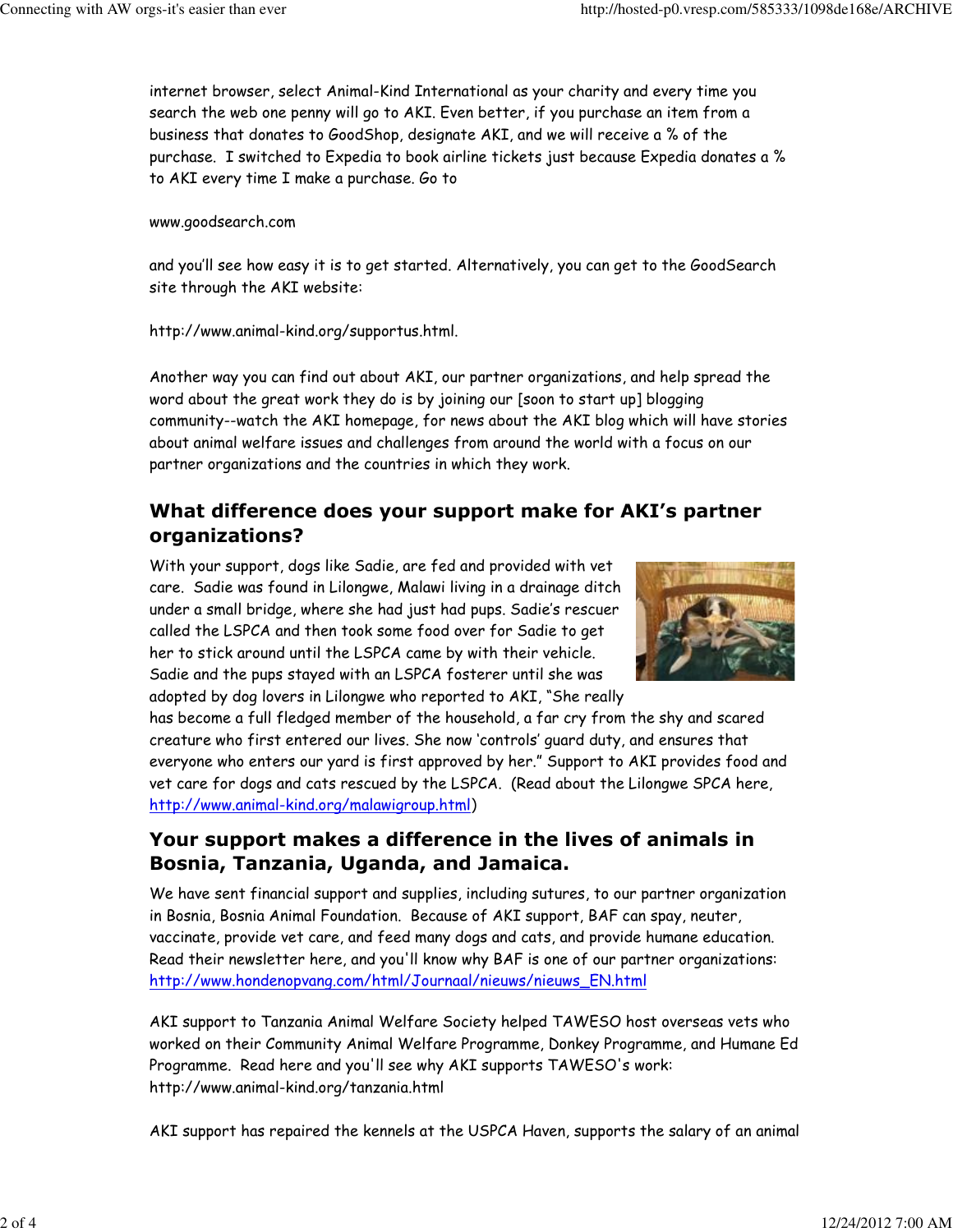caregiver, and helps purchase food and vet supplies for +20 cats and the +100 dogs like this sweetie posing for the camera.



Because of AKI support, Deborah can feed and care for Kingston's street dogs and cats. Deborah reported that she is feeding over 60 dogs and cats a day! But lately, Deborah told AKI, she is dealing with a new problem, "maggots...on so many dogs....walking around flashing their ears trying to shake them off. I have 3 stops to make at different locations to treat and powder the wounds. Without the treatment, the people will kill these dogs because they find their wounds disgusting. I give them another alternative. The powder is excellent—it's called Asuntol, and I would love to have a steady supply if you can get some for me. I leave several packets with the people after I clean and dress the wounds. They don't mind dressing it once the maggots (they call them 'worms') are gone." (Read more about Deborah's work in Kingston's poorest communities http://www.animal-kind.org /jamaicaadvocate.html)

## Support to AKI also helps spay and neuter dogs and cats in rural areas of Namibia and helps care for horses in Ghana.

Here's Dr. Bernard Chiomwe (with Edith from Walvis Bay SPCA) spaying a dog. The Namibia rural spay/neuter campaign is well on its way, and AKI has donated funds and s/n supplies so they can continue this work in Keetmanshoop, Luderitz, and Karasburg (read about AKI's support for Namibia's rural SPCAs here http://www.animal-kind.org/nambiaadvocate.html)



Support to AKI helps Miriam care for Ghana's abandoned and abused horses: Miriam told AKI that she "recently tried to rescue a very neglected, one-eyed horse who'd been badly beaten by her owner (hence the one eye) but the owner refused to give her up, in spite of me offering money for her. What we have managed to do is convince the owner that her care should be transferred to my stable hand (incidentally she is at the same yard as my two previous rescues) so at least she now has good care and we're keeping a close eye on her (and the owner). With AKI support, I will continue to rescue horses that need a home and, where possible, help owners who need advice about taking better care of their animals. Thanks for helping us with supplies that are so difficult—if not impossible—to get here. (Read about the Ghana Horse Care Project here, http://www.animal-kind.org /ghanahorsesadvocate.html)

In the last year, AKI has received more requests than ever before from animal welfare organizations who would like to join the AKI network. We hope that in the future we can add more organizations. No matter what, our pledge to our donors is that we